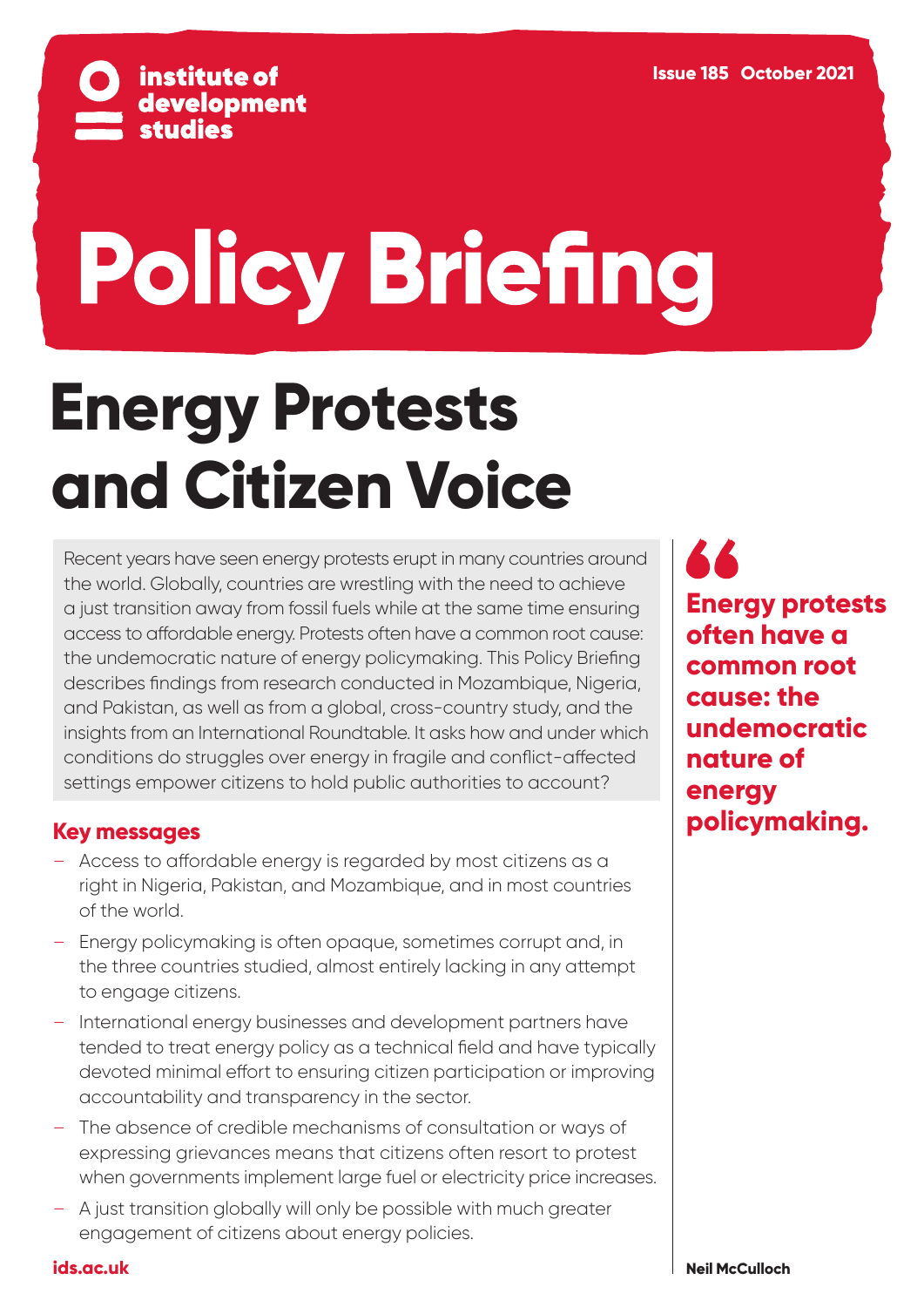#### **Introduction**

As world leaders prepare to meet in Glasgow for the 2021 UN Climate Change Conference of the Parties (COP26), there is much talk about how to achieve a global 'energy transition' to clean energy. But for many living in poor or fragile countries or regions, the issue is not one of transition; it is about affordable access to energy for their everyday lives (regardless of how that energy is generated). Recent months have shown how external shocks – coupled with mismanagement of energy policies – can give rise to large price shocks for consumers in rich and poor countries, frequently leading to angry protests. But do such protests work? Do they make energy policy more accountable to citizens? Do they help facilitate access to affordable energy? And do they support a just transition to cleaner energy?

The Action for Empowerment and Accountability (A4EA) research programme report *[Demanding Power: Do Protests](https://www.ids.ac.uk/publications/demanding-power-do-protests-empower-citizens-to-hold-governments-accountable-over-energy/)  [Empower Citizens to Hold Governments](https://www.ids.ac.uk/publications/demanding-power-do-protests-empower-citizens-to-hold-governments-accountable-over-energy/)  [Accountable Over Energy?](https://www.ids.ac.uk/publications/demanding-power-do-protests-empower-citizens-to-hold-governments-accountable-over-energy/)* describes the key findings from interdisciplinary closegrained studies of energy protests in Mozambique, Nigeria, and Pakistan, as well as **[global cross-country analysis](https://www.ids.ac.uk/publications/an-exploration-of-the-association-between-fuel-subsidies-and-fuel-riots/)**. Based on detailed analysis of the literature, interviews, focus group discussions, and the collection of cultural and media expressions of protest, the research asked:

- What political and economic conditions drive energy protests?
- Do major episodes empower people to hold their governments accountable for energy provisioning?
- How do external and transnational interests shape the conditions in which mass protests unfold?

On concluding the research, A4EA brought together leading experts from around the world for an **[International Roundtable](https://www.youtube.com/watch?v=paVz_nqC6ew)** to discuss the findings. This Policy Briefing

**AA** 

**Energy protests can have significant and far-reaching impacts… however, there is limited evidence that the raw power of energy protests leads to empowered citizens with respect to energy policy over time.** 

summarises the key messages from the research and the Roundtable and puts forward recommendations for how energy policies can be improved by ensuring greater engagement with citizens.

#### **Findings**

Energy protests have been recurrent and significant political events in the twenty-first century. Between 2005 and 2018, 41 countries had at least one riot directly associated with popular demand for affordable fuel. Major protests have erupted in countries rich and poor; in places with strong and stable states (France, Chile) as well as where states are fragile and conflict common (Mozambique, Haiti); in energy exporting countries (Nigeria, Mozambique) and those dependent on imports (India, Lebanon). There have been localised protests about electricity and urban uprisings about fuel prices or transport fares. Some countries have had both these types of protest as well as others, including those around new energy deals, infrastructure, and transnational campaigns against fossil fuels.

#### **Why do energy protests happen?**

**[Cross-country evidence](https://www.ids.ac.uk/publications/an-exploration-of-the-association-between-fuel-subsidies-and-fuel-riots/)** shows that price shocks – such as fuel or electricity price rises – are the key driver of energy protests. These shocks often result when unsustainable energy subsidies – commonly caused by

**[ids.ac.uk](https://www.ids.ac.uk/)**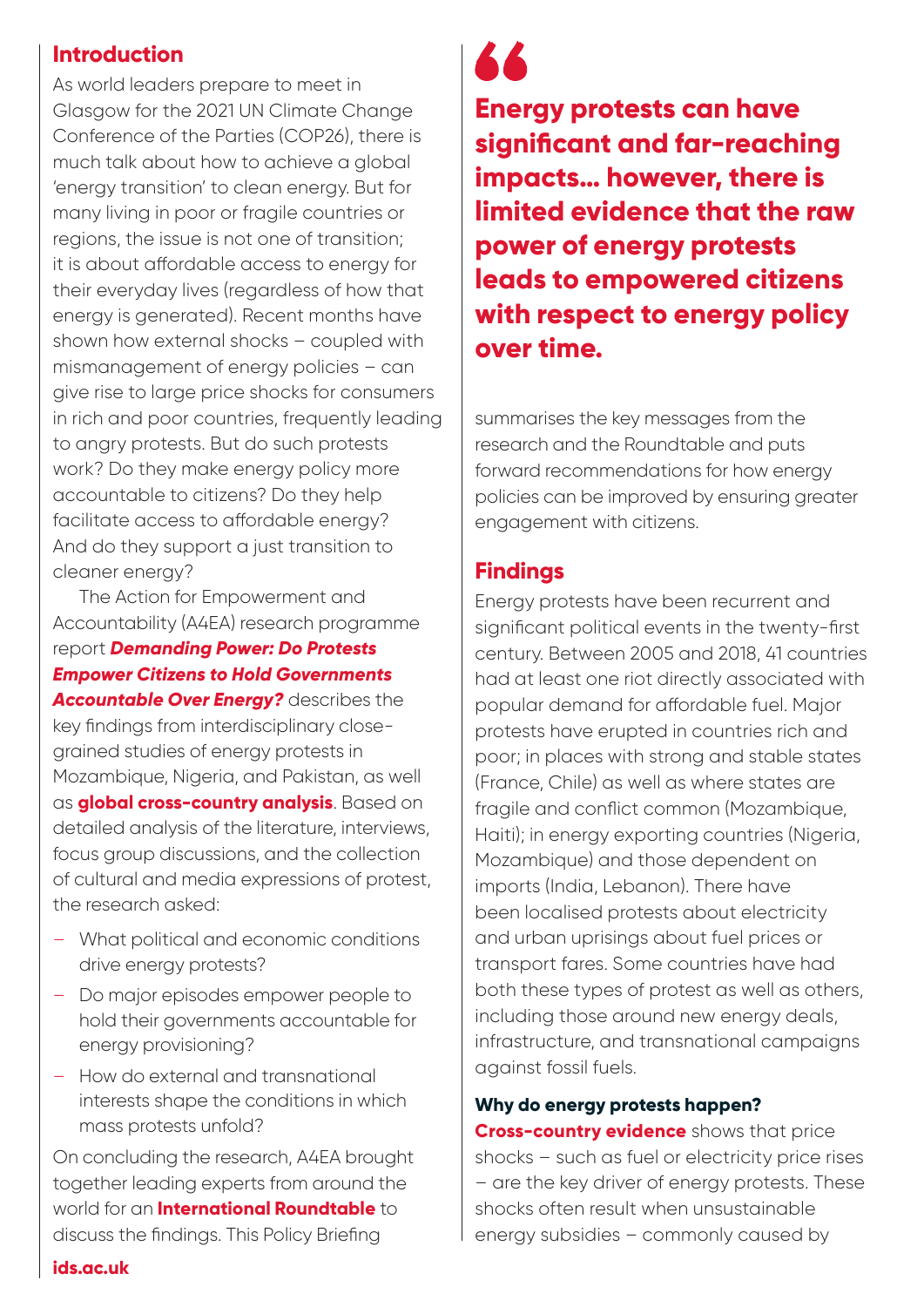fixing domestic prices below international prices – are reduced or removed. Countries with poor governance, high corruption, and less civil society freedom tend to have higher subsidies. The same is true for countries that are net energy exporters, such as major oil exporters. However, the evidence suggests that, rather than protecting citizens from shocks, energy subsidies increase the likelihood of riots. This is because the price changes introduced when such subsidies become financially unsustainable are much larger than those that occur in countries with more flexible energy prices.

#### **What do protests achieve?**

Energy protests can have significant and far-reaching impacts, including injury and loss of lives, damage to property and, not uncommonly, major political upheaval sometimes triggering government collapse. However, the research found limited evidence that the raw power of energy protests leads to empowered citizens with respect to energy policy over time. Meaningful gains in citizen power were short-lived or diffuse, dissipating without institutionalised citizen engagement or lasting organisations. Major protest episodes taught protestors that, *en masse*, they could force the government to hear their complaints, but they rarely elicited more than a heated public hearing followed by often temporary policy change.

## 66

**New and better approaches to engaging citizens in energy policy processes should be developed to increase the chances of policies being tailored to the needs of the people.**

#### **Why is energy so contentious?**

The A4EA **[Demanding Power](https://www.ids.ac.uk/projects/demanding-power-struggles-over-energy-access-in-fragile-settings-a4ea/)** research The A4EA **[Demanding Power](https://www.ids.ac.uk/projects/demanding-power-struggles-over-energy-access-in-fragile-settings-a4ea/)** research project points to two reasons. project points to two reasons.

First, access to affordable energy for First, access to affordable energy for everyday life is regarded by citizens in everyday life is regarded by citizens in Mozambique, Nigeria, and Pakistan – Mozambique, Nigeria, and Pakistan – and around the world – as a basic right. and around the world – as a basic right. Modern life requires access to affordable Modern life requires access to affordable sources of energy and citizens believe sources of energy and citizens believe that it is the government's responsibility that it is the government's responsibility to ensure that it is available. In short, the to ensure that it is available. In short, the provision of energy is seen as part of the provision of energy is seen as part of the 'social contract'. 'social contract'.

Second, there are few, if any, formal Second, there are few, if any, formal channels – political parties, civil society, channels – political parties, civil society, independent media – whereby citizens independent media – whereby citizens are consulted on, or able to engage in are consulted on, or able to engage in dialogue with policymakers about energy dialogue with policymakers about energy policy. As a result, when faced with a major policy. As a result, when faced with a major shock such as a rise in the price of fuel shock such as a rise in the price of fuel or electricity, citizens feel they have no or electricity, citizens feel they have no alternative other than to protest to make alternative other than to protest to make their voices heard. their voices heard.

State tactics were to ward off protests, but rarely involved a visible strategy of strengthening public accountability for energy policy.

However, protests have other effects. Protests can create or contribute to fragility, depending on how governments respond. In some cases, protests led to governments delaying the introduction of reforms. For example, in Nigeria, government efforts to reform fuel subsidies in the interests of reducing fiscal imbalances (as well as improving equity) have repeatedly been put on hold because of fears of mass protests against higher-priced energy. In Pakistan, hundreds of protests against erratic electricity supply forced the issue onto the political agenda, but electricity policymaking remains opaque, elitist, and

**[ids.ac.uk](https://www.ids.ac.uk/)**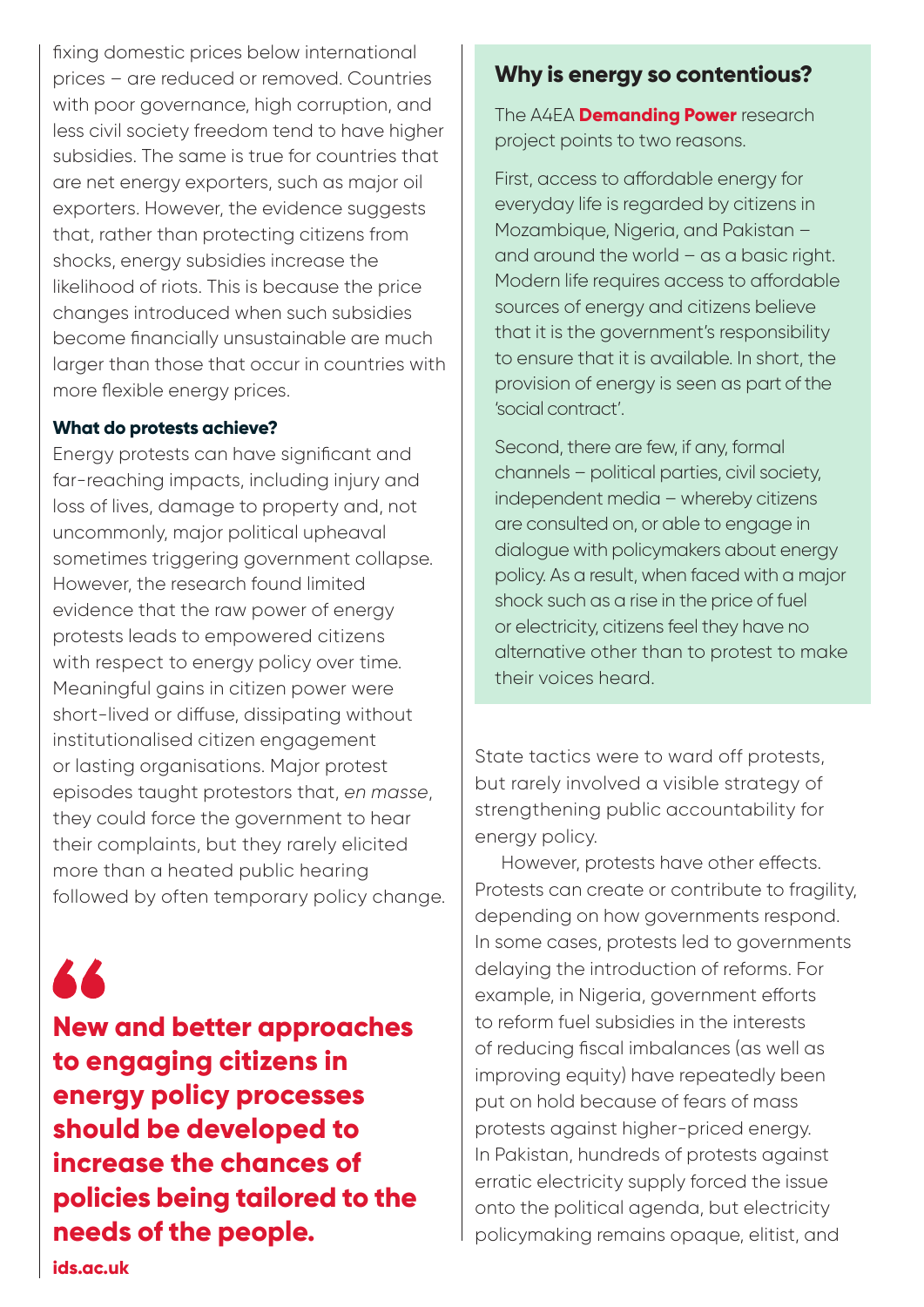technocratic, and no spaces or institutional practices were created to give citizens voice over their power supply. In other contexts, protests led to state repression. In Mozambique, the food and fuel protests of 2008 and 2010 saw the state deploy extreme violence against protestors to suppress any nascent struggles. In none of these three countries did the political party in power have any incentive to reform energy policies in which powerful interests were invested, and there were no innovations with respect to how to address citizens' energy grievances beyond violence or short-term appeasement.

#### **What is the role of international actors?**

Transnational actors – such as multinational energy business, banks, and multilateral development banks – are part of the landscape of energy protests, but their roles can be hidden or obscure. On the one hand, multilateral aid actors tend to influence national energy subsidy reform, more by shaping the policy pathways open to governments than through the 'hard' conditionality of structural adjustment. On the other, multinational companies and foreign governments take a more direct approach to influencing national energy policy globally, but these well-resourced powerful interests help ensure energy policymaking remains closed and secretive. Aid donor support for civil society and good governance has rarely supported popular domestic movements for climate justice or

66 **Creating global and national policy spaces for social movements and civic activism will be crucial to progress towards energy justice.** 

energy security and transnational climate movements focus on cutting fossil fuel use and play no role in popular protests against energy price rises in the global South. While energy price protests in the global South seem at odds with activism against fossil fuels in the North, both share a concern with the need for civic participation, transparency, and accountability in energy policymaking.

#### **Discussion**

An **[International Roundtable](https://www.youtube.com/watch?v=paVz_nqC6ew)** on 20 September 2021 provided an opportunity for leading experts from government, multilateral organisations, citizen groups, and academia to discuss the research findings. Key points from the discussion included:

**A taxonomy of protest:** There are lots of different types of energy-related protest, so it is important to understand the similarities and differences between them. In particular, why do some price increases for fuel or electricity give rise to protests while others do not? A better understanding of the wider political and economic context may help to explain how energy policies interact with other concerns leading to protest, and therefore how to structure reforms and citizen engagement to gain wider acceptance of changes.

> *We need a taxonomy of protest… to understand why some things lead to protest while others do not.* (Vivien Foster, Chief Infrastructure Economist, World Bank)

**Protests can result in change… but intermediaries are needed:** One participant argued that protests in several countries (e.g., Egypt, Senegal) had been quite successful in making energy policy more responsive to citizens' needs. However, protestors are not homogeneous; they have different needs (and different views). There is also a need for greater capacity in intermediaries – including a wide variety of civil society

**[ids.ac.uk](https://www.ids.ac.uk/)**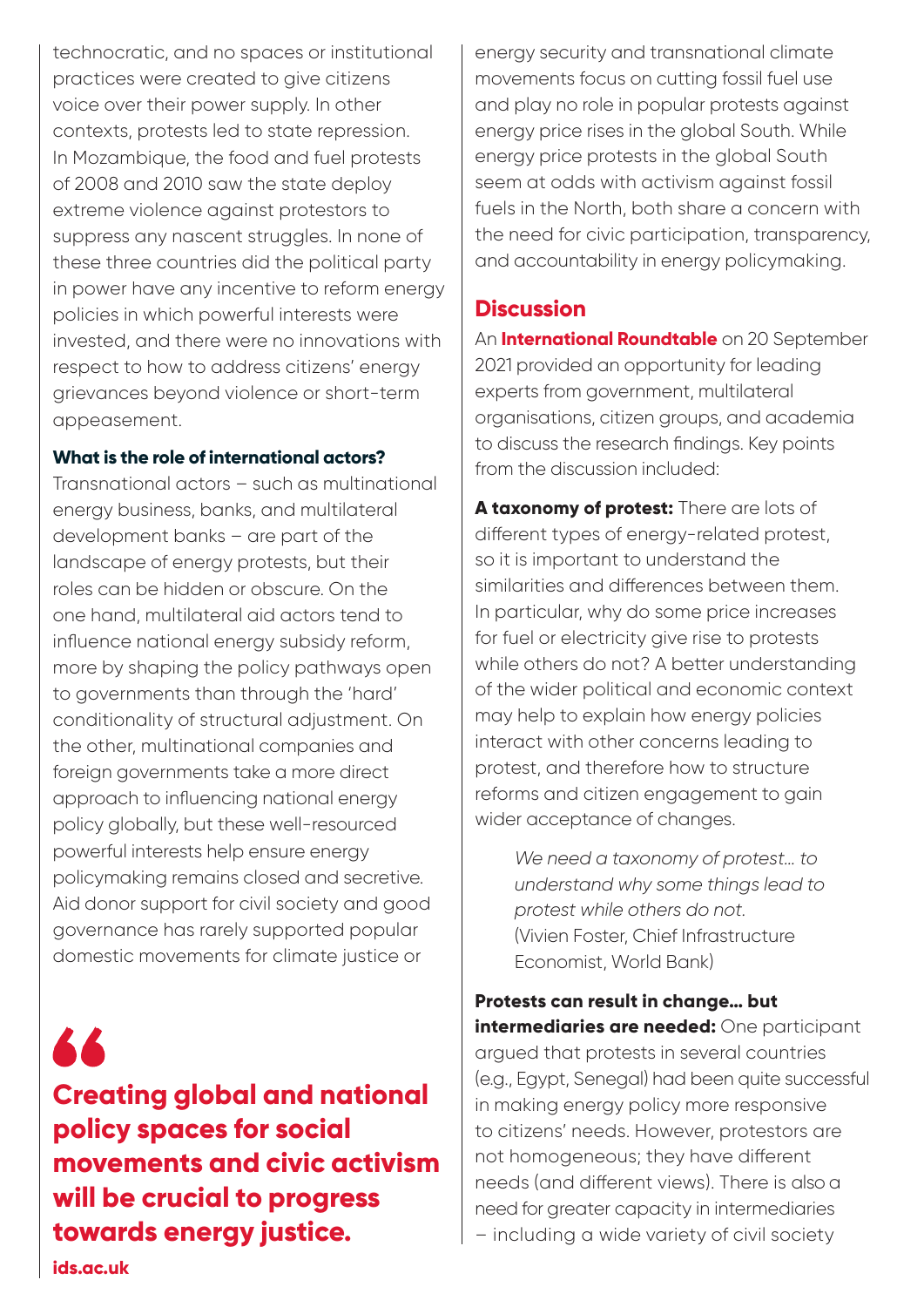### 66

**Energy policymakers worldwide should put in place mechanisms to consult, engage, and listen to citizens – particularly on the issue of energy subsidy reforms as well as the systemic changes needed to transition to clean energy.** 

groups such as non-governmental organisations and unions – to ensure that citizens' voices are heard.

**Corruption and short-term responses lead to high costs:** A senior government participant pointed out that protestors often reject price rises because they reflect high costs of energy supply caused by non-transparent and sometimes corrupt contracts. Responding to protests in the short run through emergency measures leads to even higher costs because energy assets are long-lived and subject to longterm contracts, so consumers end up being stuck with these high costs for a long time. It is therefore important that investment decisions in the energy sector are informed by long-term, integrated, least-cost planning.

> *Bridging shortages for the nonproductive peak load is very expensive for developing countries and only serves a relatively small population… Poorly conceived generation projects have an impact-lag due to long gestation periods and consequences are for long period due to term of the power purchase agreements.*

(Waqas bin Najib, Member (Energy) at the Planning Commission of Pakistan)

#### **From accountability to pre-accountability:**

The accountability challenge is not just to ensure accountability for policies adopted and actions taken. 'Pre-accountability' is about having people involved in the design of energy policies and pathways in the first place. Anticipating and thinking through the impacts of energy policy changes on society helps policymakers see where the flashpoints are going to be. Depending on the issue, a range of tried and tested formats exist to enable citizen participation and engagement (e.g., climate assemblies).

**The urgency of climate action vs the gradualism of inclusiveness:** One participant contrasted the need for urgent action with the slower pace usually associated with inclusive or participatory policy processes. Others argued that the two were not in conflict – that an inclusive process is needed to ensure widespread acceptance of change which is essential to rapid action; change without acceptance leads to backlash, slowing reform.

> *Unless you have buy-in you will have backlash.*

(Peter Newell, Professor of Global Political Economy, University of Sussex)

#### **Energy protests are political events:** Energy protests are not just about energy – they are political events. Access to cheap fuel is seen as an entitlement, especially in countries which have oil. Sharp rises in the price are regarded as breaches of the social contract. Where people do not have faith in the formal political system to listen to their views, they resort to protest as a way of getting their governments to pay attention.

*We have not pivoted protest… into voice.* (Yemi Adamolekun, Enough is Enough/ Office of the Citizen, Nigeria)